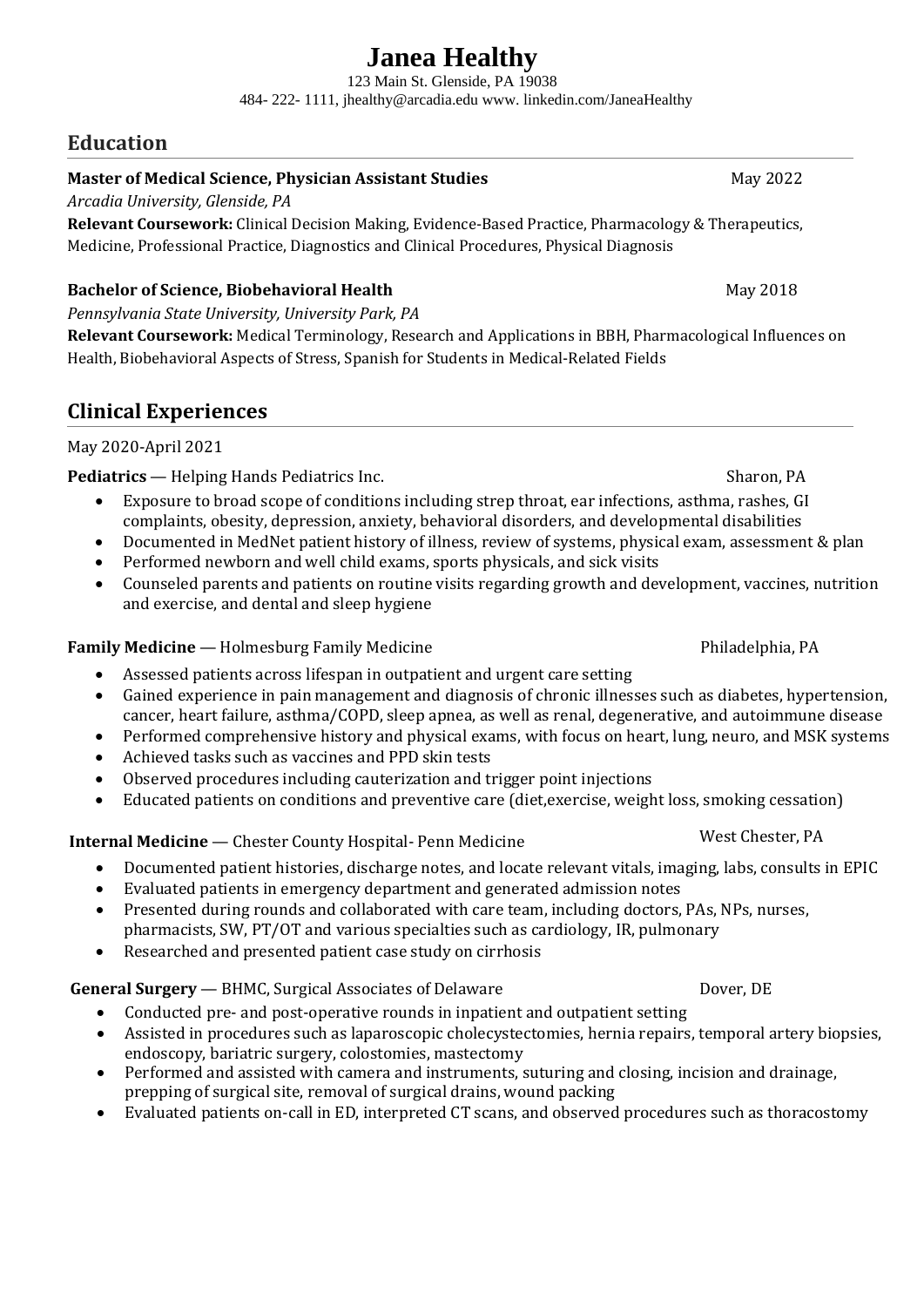# **Clinical Experiences (Continued)**

**Elective** — Bradley and Wuhl Cardiology New York 2008 2012 Mynnewood, PA

- Evaluated patients in outpatient and inpatient setting for hospital consults
- Performed new visits and routine follow-ups, as well as preoperative and sports clearances
- Interpreted EKGs, echocardiograms, stress tests, Holter and event monitors, coronary angiography
- Assisted with patient chart prep and vitals such as blood pressure checks

## **Elective** — Newark Urgent Care Newark, DE

- Attended to wide range of medical needs including sexually transmitted diseases, UTIs, lacerations, fractures, sprains/strains, chest pain, neurological emergencies and other chronic conditions
- Performed work and sports physicals
- Interpreted X-rays, EKGs, point of care testing such as urinalysis and glucose, lab data
- Assisted with and performed pelvic exams, vaccine administration, suturing/staples, bandage wrapping, splinting/casting, cerumen removal, fluorescein staining
- Referred to DocuTap EMR; performed administrative duties such as rooming patients and taking vitals, communicating with patients via phone regarding lab results and Covid testing on-site

## **Elective**— Women's Health

- Performed standardized patient encounters and engaged in discussions regarding clinical manifestations, diagnosis, treatments, screening and prevention
- Researched and documented case studies as full patient note with narrative, including PCOS and genitourinary syndrome of menopause
- Completed virtual clinical simulation scenarios

## **Core Elective**— Emergency Med

- Performed standardized patient encounters and presented ER patient cases to preceptor
- Engaged in discussions such as triage, appropriate first line diagnostics and treatments
- Researched and documented cases including small bowel obstruction and tension pneumothorax

# **Work Experience**

## **Connecticut Asthma and Allergy Center**— Chief Medical Scribe (2019-2020) West Hartford, CT

- Documented patient's H&P, A/P in EPIC; aided in retrieving diagnostic results, lab history for physician review; pended medications; ensured charge captures and level of service for visits
- Trained new scribes and created training materials to prepare scribes; reviewed scribes' charts and provided feedback; consulted with providers and administrators to assess scribe performance
- Roomed patients, captured vital signs, updated medications and history; performed skin tests, spirometry, nitric oxide tests, food/drug challenges
- Trained patients on epinephrine auto-injector and inhaler technique

## **Brookdale Senior Living, Memory Care and Assisted Living**— CNA (2018-19) West Hartford, CT

- Direct care duties consistent with residents' care plans, including assistance with toileting, bathing, dressing, skin care, catheter care, and obtaining urine samples
- Encouraged resident engagement in activities and community events, at times facilitating games and other activities; escort residents to doctor appointments, outings
- Served meals and refreshments to residents, ensuring appropriatediets are enforced

# **Licenses and Memberships**

ACLS Certification, Expires 7/2023